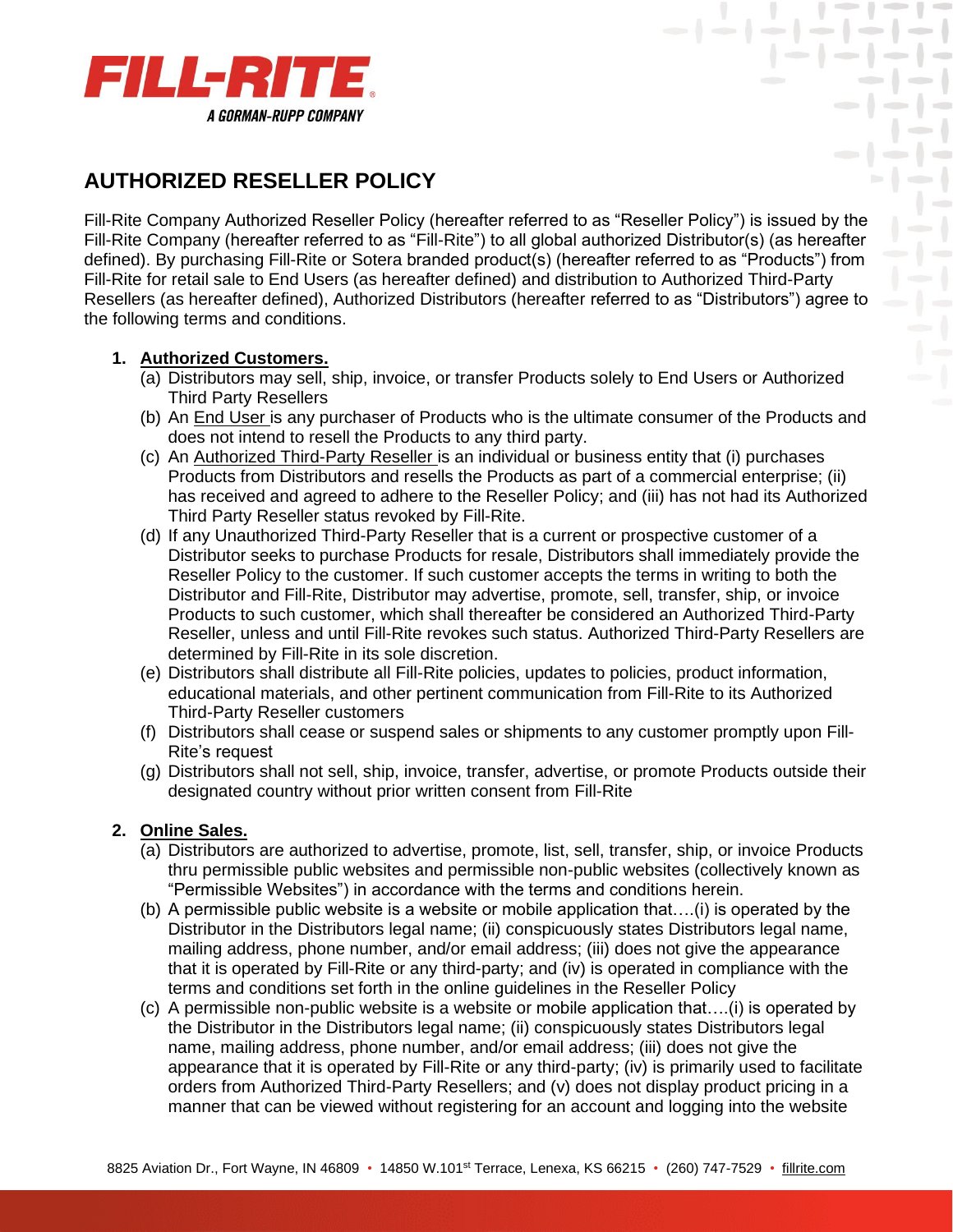

(d) Distributors shall not list, advertise, promote, sell, transfer, ship, and/or invoice Products directly or indirectly to or through any entity that operates an ecommerce marketplace, including, without limitation, Amazon, eBay, Walmart, Target, Sears, Alibaba, or Mercado Libre without prior written consent from Fill-Rite

 $\mathcal{L} = \mathcal{L} = \mathcal{L} = \mathcal{L} = \mathcal{L} = \mathcal{L} = \mathcal{L} = \mathcal{L} = \mathcal{L} = \mathcal{L} = \mathcal{L} = \mathcal{L} = \mathcal{L} = \mathcal{L} = \mathcal{L} = \mathcal{L} = \mathcal{L} = \mathcal{L} = \mathcal{L} = \mathcal{L} = \mathcal{L} = \mathcal{L} = \mathcal{L} = \mathcal{L} = \mathcal{L} = \mathcal{L} = \mathcal{L} = \mathcal{L} = \mathcal{L} = \mathcal{L} = \mathcal{L} = \mathcal$ 

 $|-|$ 

- (e) Fill-Rite reserves the right to terminate, at any time and in its sole discretion, its approval for Distributor to list, advertise, promote, sell, transfer, ship, and/or invoice Products to any Fill-Rite authorized ecommerce marketplaces. Distributor must immediately cease all activities regarding Products upon notice of termination.
- (f) Authorized Third-Party Resellers are authorized to list, advertise, promote, sell, transfer, ship, and/or invoice Products directly or indirectly to or through Permissible Websites provided that they are in compliance with the Reseller Policy
- (g) Authorized Third-Party Resellers are prohibited from listing, advertising, promoting, selling, transferring, shipping, and/or invoicing Products directly or indirectly to or through ecommerce marketplaces, including, without limitation Amazon, eBay, Walmart, Target, Sears, Alibaba, or Mercado Libre
- (h) The terms and conditions of this Reseller Policy supersede any prior agreement between Fill-Rite and Distributors regarding the online listing, advertising, promoting, selling, transferring, shipping, or invoicing of Products thru permissible websites, ecommerce marketplaces, mobile applications, or other online forums

## **3. Online Guidelines.**

- (a) The Permissible Websites must not give the appearance that they are operated by Fill-Rite or any third-party and display the Authorized Reseller certificate from Fill-Rite (websites may not be operated by any third-party)
- (b) The Permissible Websites must feature a professional and visually appealing design that is consistent with and will promote Fill-Rite's image within the branding standards set forth by Fill-Rite
- (c) At Fill-Rite's request, Distributor will reasonably cooperate in demonstrating and/or providing access to, and copies of, all web pages that comprise the Permissible Websites
- (d) Distributor must have market acceptable delivery times based on industry standards for Products advertised on Permissible Websites and must provide shipping confirmation with tracking notification to customers who place orders on Permissible Websites
- (e) The Permissible Websites shall have a mechanism for receiving and recording customer feedback and Distributor should use reasonable efforts to address all customer feedback and inquiries received in a timely manner
- (f) The Permissible Websites shall be in compliance with all applicable privacy, accessibility, and data security laws, regulations, and industry standards
- (g) Distributor shall be responsible for all fulfillment to Distributor's customers who order product through Permissible Websites, including all applicable taxes associated with the purchase of such Products and any returns of Products
- (h) Distributor shall not list, advertise, or promote Products pricing below the MAP levels established by Fill-Rite on Permissible Websites
- (i) In marketing the Products on Permissible Websites, Distributor must only use images of Products either supplied by or authorized by Fill-Rite. Distributor is responsible for keeping Product images up to date.
- (j) Distributors shall not list, advertise, or promote Products on Permissible Websites if there isn't sufficient inventory to fulfill such orders. If Fill-Rite has agreed to drop ship orders from Distributor, it is Distributors responsibility to confirm there is sufficient inventory in place to fulfill orders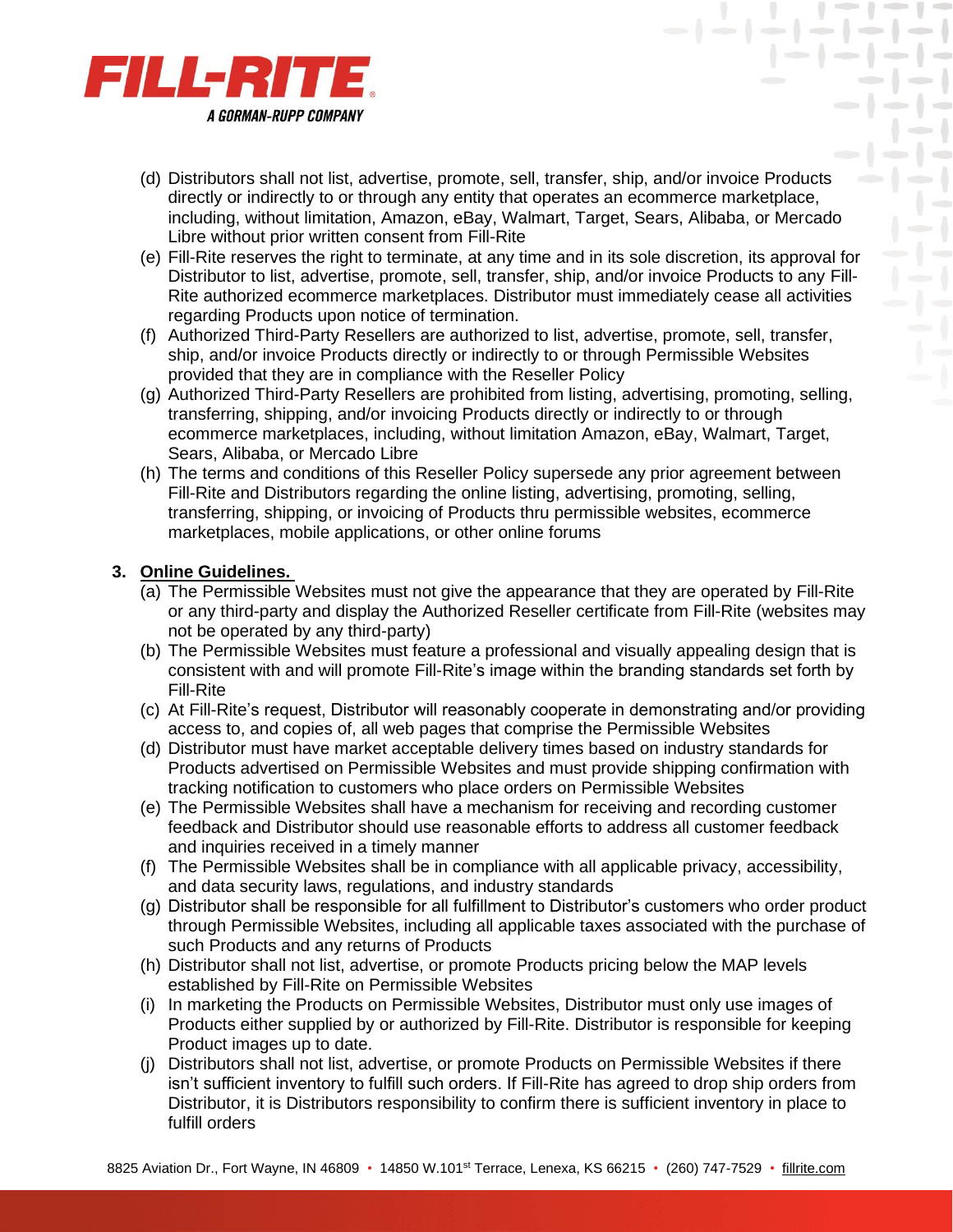

(k) Distributors must share point of sales data regarding Products with Fill-Rite annually or as otherwise reasonably requested by Fill-Rite. Fill-Rite and Distributor to mutually agree on what data will be shared

 $\mathcal{L} = \mathcal{L} = \mathcal{L} = \mathcal{L} = \mathcal{L} = \mathcal{L} = \mathcal{L} = \mathcal{L} = \mathcal{L} = \mathcal{L} = \mathcal{L} = \mathcal{L} = \mathcal{L} = \mathcal{L} = \mathcal{L} = \mathcal{L} = \mathcal{L} = \mathcal{L} = \mathcal{L} = \mathcal{L} = \mathcal{L} = \mathcal{L} = \mathcal{L} = \mathcal{L} = \mathcal{L} = \mathcal{L} = \mathcal{L} = \mathcal{L} = \mathcal{L} = \mathcal{L} = \mathcal{L} = \mathcal$ 

 $-1 - 1 -$ 

 $\rightarrow$ 

幕

(l) For Distributors to be eligible for consideration to list, advertise, promote, sell, transfer, ship, or invoice Products through ecommerce marketplaces, in addition to adhering to the quality controls provided in this Reseller Policy, Distributors must be in agree to the following terms and conditions, (i) seller ratings of Distributor must exceed four (4.0) stars; (ii) all content, media, attachments, titles, and images to be updated, changed, or modified solely by Fill-Rite unless Distributor is given written permission by Fill-Rite; (iii) all listings in which Distributor is a seller must have stock available for sale; (iv) all Distributor pricing shall be listed, advertised, or promoted at or above MAP levels established by Fill-Rite; (v) Products data gathered through Distributors accounts with ecommerce marketplaces is to be shared with Fill-Rite annually or as otherwise reasonably requested by Fill-Rite; and (vi) all reviews and questions on the ecommerce marketplace to be responded to or answered solely by Fill-Rite unless Distributor is given written permission by Fill-Rite

## **4. Quality Controls.**

- (a) Distributors shall advertise, promote, sell, transfer, and/or ship Products in their original packaging only. Repackaging, including the separation of Products or the bundling of Products with product not branded by Fill-Rite, and other alterations to Products and their packaging are not permitted, unless Distributor is given written approval in advance by Fill-Rite
- (b) Distributors shall not remove, translate, or modify the contents of any label, product manual, product literature, or any other accompanying documents with the Products.
- (c) Distributor shall not tamper with, deface, or otherwise alter any serial number, UPC code, date code, serial number, or other identifying information on Products or the Products packaging
- (d) Distributors shall comply with all instructions provided by Fill-Rite regarding the installation, service, and disposal of Products
- (e) Distributor shall not list, advertise, promote, sell, transfer, ship, or invoice any Product as "new" that has been returned open, repackaged, or shown signs of use
- (f) Upon receipt of products, Distributor shall conduct a thorough inspection of Products and Products packaging for any damage, defects, evidence of tampering, or other nonconformance. If any damage, defect, or nonconformance is present, Distributor must not offer the Product for sale or transfer and must promptly report the damage, defect, or nonconformance to Fill-Rite
- (g) Prior to shipment, transfer, or delivery of Products, Distributor shall conduct a thorough inspection of Products and Products packaging for any damage, defects, evidence of tampering, or other nonconformance. If any damage, defect, or nonconformance is present, Distributor must not ship, deliver, or transfer the Products and must promptly report the damage, defect, or nonconformance to Fill-Rite
- (h) Distributor shall be responsible for repackaging loose components or unpackaged Products received in bulk from Fill-Rite prior to shipment, transfer, or delivery
- (i) Distributor must fulfill all purchases via shipments directly from Distributor or by dropship from Fill-Rite – no third-party fulfillment services are permitted for storage, shipment, or delivery without written permission from Fill-Rite
- (j) Distributor must obtain sufficient product knowledge to advise End Users and Authorized Third-Party Resellers on selection, installation, operation, maintenance, repair, and safe use of product, as well as any applicable warranty, guarantees, returns, or policies